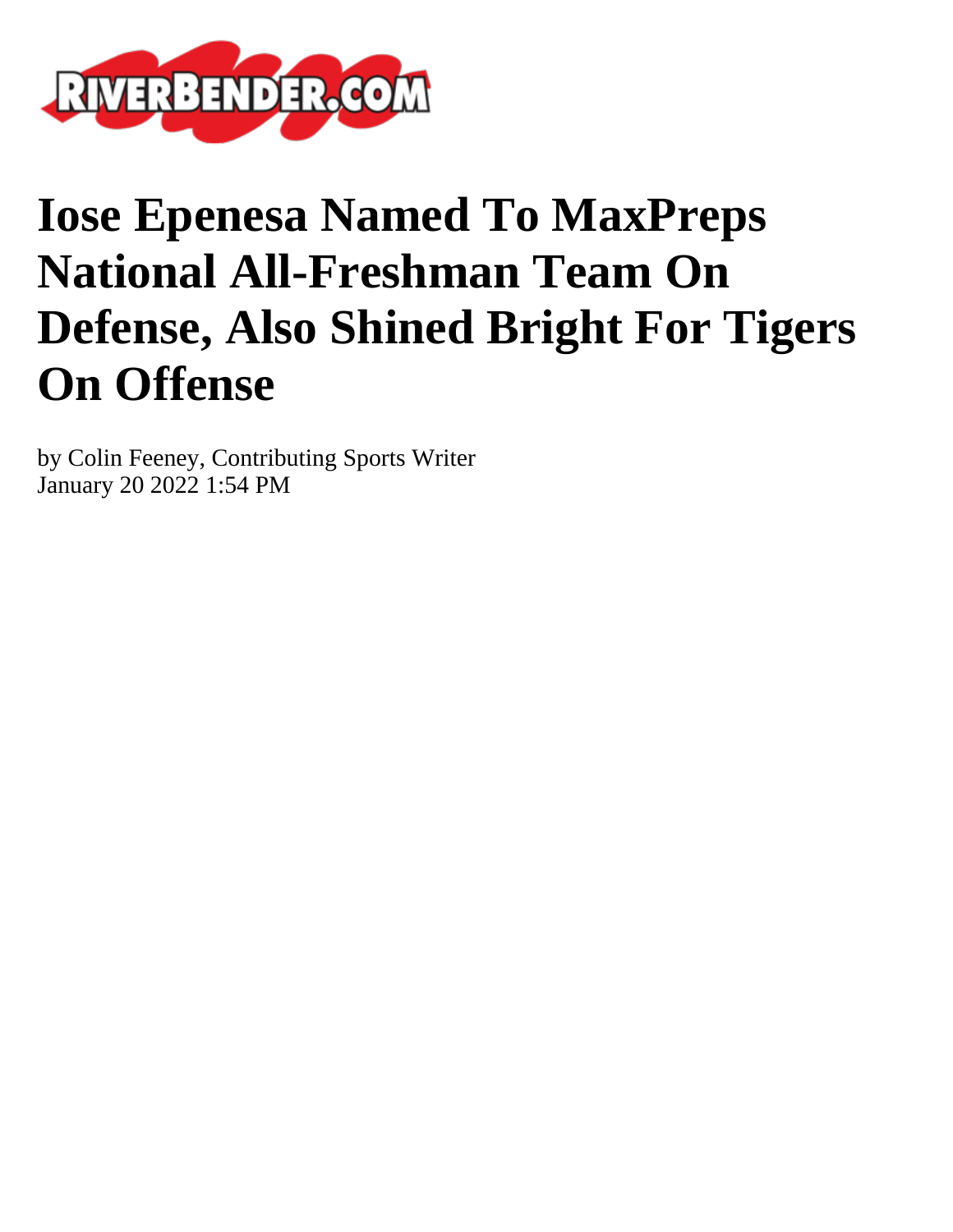

EDWARDSVILLE - Edwardsville freshman Iose Epenesa received a national honor for his freshman year on the football field when he was named first-team defensive lineman on the MaxPreps All-Freshman team, which was announced on the popular high school sports website.